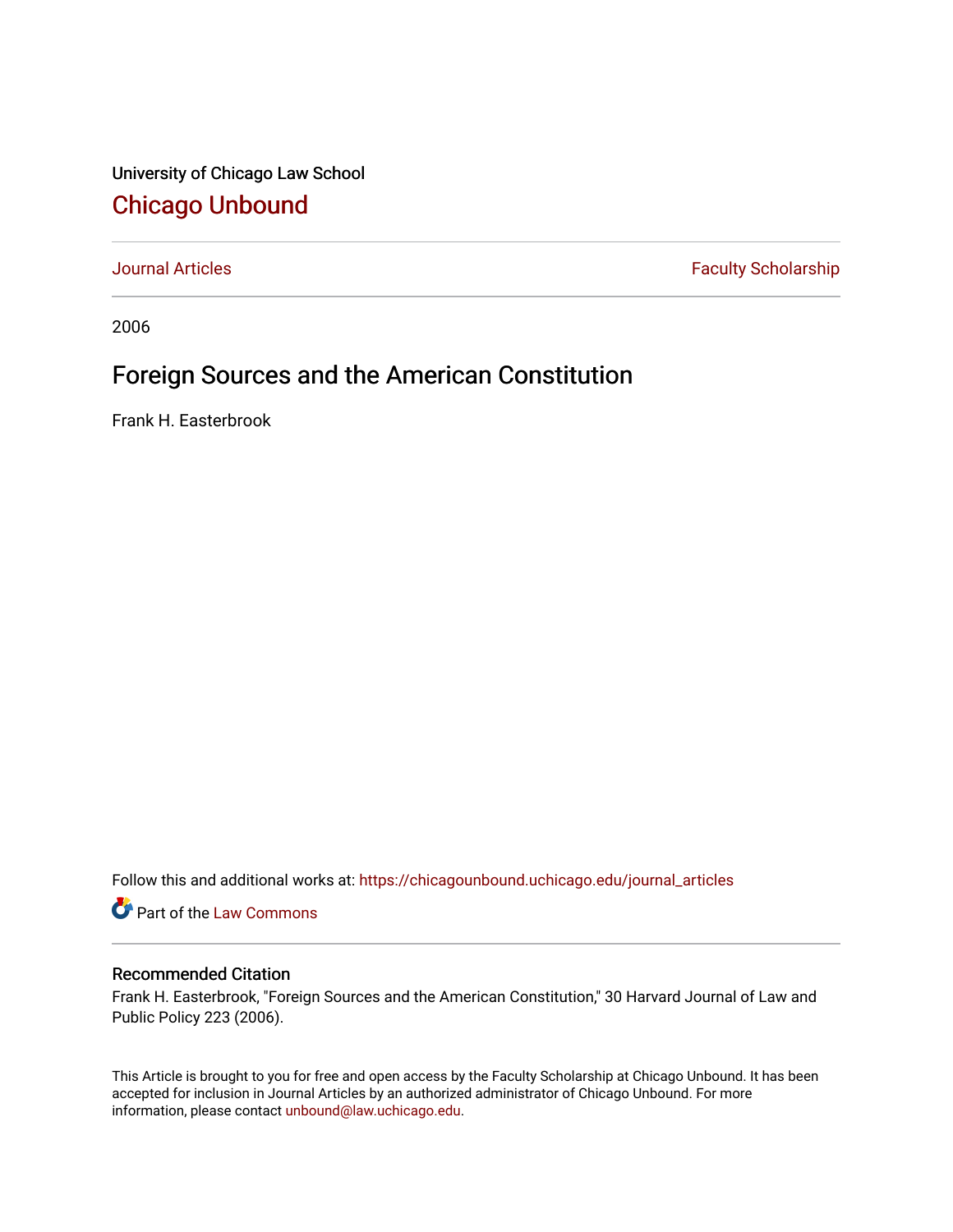## **FOREIGN SOURCES AND THE AMERICAN CONSTITUTION**

## FRANK H. EASTERBROOK\*

Everyone is talking about foreign law. No surprise here, because it is the topic of this symposium. But the Justices of the Supreme Court are addressing it in and out of court-Justice Scalia has debated Justice Breyer in a road-show tour and just delivered an endowed lecture on this subject at the American Enterprise Institute;' and there is a competing program on the same topic at another law school this weekend.

What's all the fuss about? Just because of citation practice in a handful of recent opinions? Come, now. Next, the Justices will start citing law reviews, which have no legal authority in *any* jurisdiction. Oh-they *do* cite law reviews! Never mind. Maybe they'll start citing articles in the *New York Times.* But since when have these citations caused a string of symposia?

Courts have been citing foreign authority since the nation's founding2- though citations are rare, and effect on the outcome rarer still.3 The portion of opinions that cite foreign decisions has been stable for a long time; any suggestion that the practice has skyrocketed recently is unfounded. <sup>4</sup>

Objections to this practice date from its inception more than two centuries ago; statutes enacted during the founding era in

**<sup>\*</sup>** Chief Judge, United States Court of Appeals for the Seventh Circuit; Senior Lecturer, The Law School, The University of Chicago. This address, for the Federalist Society's 25th Annual Student Symposium, is © **2006 by** Frank H. Easterbrook.

**<sup>1.</sup>** Antonin Scalia, *Don't Impose Foreign Law on Americans,* **AM.** ENTERPRISE, May **2006,** at 40 (excerpts). **A** complete version of the lecture has not been published.

*<sup>2.</sup> See* Steven **G.** Calabresi **&** Stephanie Dotson Zimdahl, *The Supreme Court and Foreign Sources of Law: Two Hundred Years of Practice and the Juvenile Death Penalty Decision,* 47 WM. **&** MARY L. REV. 743 **(2005).** The article weighs in at **167** pages, with **836** footnotes, making it at least **25%** more persuasive than the articles discussed during the previous panel.

*<sup>3.</sup> See* David Zaring, *The Use of Foreign Decisions by Federal Courts: An Empirical Analysis,* **3 J.** EMPIRICAL **LEGAL** STUD. **297 (2006)** (data limited to most recent **60** years).

<sup>4.</sup> For details, see Calabresi **&** Zimdahl, *supra* note 2; Zaring, *supra* note **3.**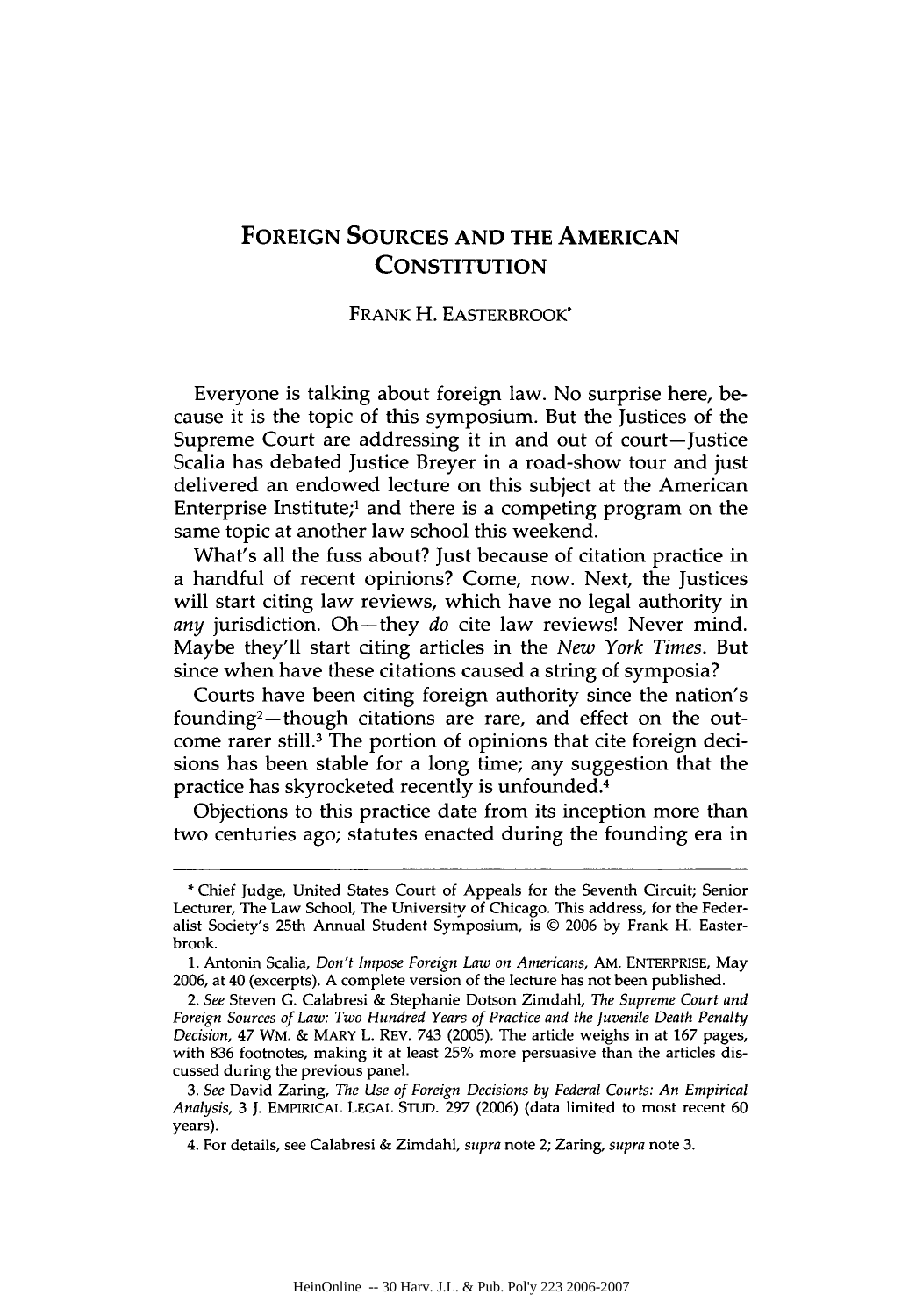some states forbade such citations because citizens of a new nation wanted to sever ties to the colonial power.<sup>5</sup> Contemporary reliance on foreign law, by contrast, does not suggest that judges are paying obeisance to King George III. The problem is that Justices have taken a kingly role for themselves.

*In Atkins v. Virginia,6* which posed the question whether the Eighth Amendment permits capital punishment of retarded murderers, the majority opinion related that "the world community" (the Court's phrase, not mine) has "overwhelmingly disapproved" of such executions.<sup>7</sup> It did not explain why a poll of United Nations members today has any bearing on the meaning of a constitutional text that James Madison drafted in 1791 or the power of each state to stake out its own position on the subject. The performance was repeated, with nearly identical language (and omissions), in *Roper v. Simmons,<sup>8</sup>*which concerned capital punishment of youthful murderers. And in *Lawrence v. Texas,<sup>9</sup>*which dealt with a challenge to the prohibition of consensual homosexual conduct, the Court cited decisions of the European Court of Human Rights and the report of a British parliamentary committee, among other sources. <sup>10</sup>

I am inclined to think that these references are just window dressing. They play no more causal a role than did Kenneth Clark's famous research on dolls, which following its citation in *Brown v. Board of Education*<sup>11</sup> led to many conferences and articles about the use of social-science research in constitutional adjudication. Most citations are just filler, added **by** law clerks or **by** the Justices themselves when engaged in belt-andsuspenders reasoning. They do not imply that the cited sources have any legal effect. Ask yourself this: if some countries prosecute newspapers that publish caricatures of the Prophet Muhammad, or imprison historians who deny that the Holocaust occurred (as Austria has done), what is the chance that any Justice of the Supreme Court will cite these steps as prece-

**<sup>5.</sup>** Judge O'Scannlain collects many of these in a talk delivered at the Federalist Society's national convention in November **2005.**

**<sup>6. 536</sup> U.S.** 304 (2002).

*<sup>7.</sup> Id.* at **316-17** n.21.

**<sup>8.</sup>** 543 **U.S. 551, 575-78 (2005).**

**<sup>9. 539</sup> U.S. 558 (2003).**

**<sup>10.</sup>** *Id.* at **573,** 576-77.

**<sup>11.</sup>** 347 **U.S.** 483, 494 **n.l** (1954).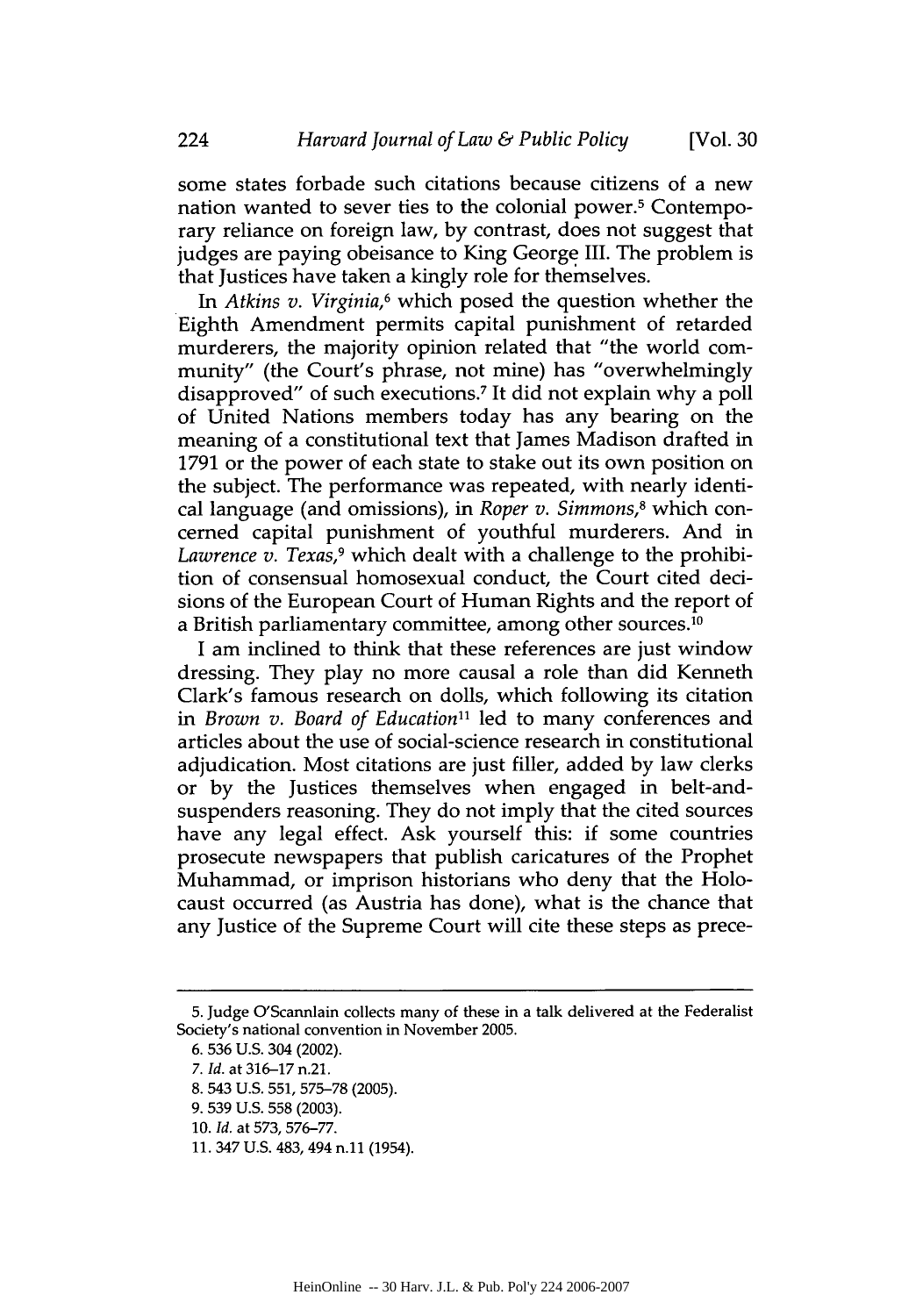dent in any case under the First Amendment of our Constitution? There is no chance.

Back to *Lawrence.* The Justices would have reached the same decision in *Lawrence* if the Wolfenden Report in the United Kingdom had come to a different conclusion. In *Lawrence,* the reference to international custom was designed to refute the contention of former Chief Justice Burger that homosexuality has always and everywhere been condemned.<sup>12</sup> It is hard to fault Justice Kennedy for giving an accurate internationalist response to an absurd internationalist ukase offered in support of criminal prohibition. What *really* swayed the Justices in *Lawrence* was John Stuart Mill's *On Liberty* (1859): Government should not interfere with acts that do not harm third parties.

That is an attractive moral principle. You will find me flocking with the libertarian wing of the Federalist Society. Still, it is no easier to turn British moral philosophy of the nineteenth century into constitutional law than to treat the World Court as a source of American constitutional law. Publications that postdate our Constitution are arguments to the living (which is to say, the legislative and executive branches); they cannot be treated as established law that the living may upset only by super-majority action.

There is no rule in the Constitution of 1787 (or the Civil War amendments) that harm to third parties is essential to constitutional legislation. That's clear enough for the national government-think of the food and drug laws $13$ -and even clearer for

<sup>12.</sup> *Bowers v. Hardwick,* 478 U.S. 186, 196-97 (1986) (Burger, C.J., concurring).

<sup>13.</sup> I have in mind cases such as *United States v. Rutherford,* 442 U.S. 544 (1979), which held that the FDA may prevent administration of drugs to terminal cancer patients, even on the assumption (forced by the posture of the litigation) that the given drug is the only potential cure and that no third party will be harmed by its use. The Court held that drug could be kept off the market until its benefits had been demonstrated in scientific, double-blind tests. Mill would have disapproved-though one could say in response that, once a useless drug is freely available, quacks are bound to prey on the gullible and may divert them from beneficial treatments. *See* JOHN DIAMOND, SNAKE OIL AND OTHER PREOCCUPATIONS (2001). Whether we treat this as justification for sumptuary legislation, or as permitting the government to prevent the exploitation of the gullible, does not matter; in either event the Court has approved (to widespread applause) legislation that would not pass Mill's tests. The Court did not mention *Rutherford in Lawrence.* I see no sign that the Justices who voted with the majority *in Lawrence, Roper, and Atkins* are prepared to reconsider the *Slaughterhouse Cases,* 83 U.S. 36 (1872), or revive *Lochner v. New York,* 198 U.S. 45 (1905), though both steps would be the logical consequence of a constitutional rule that protects pri-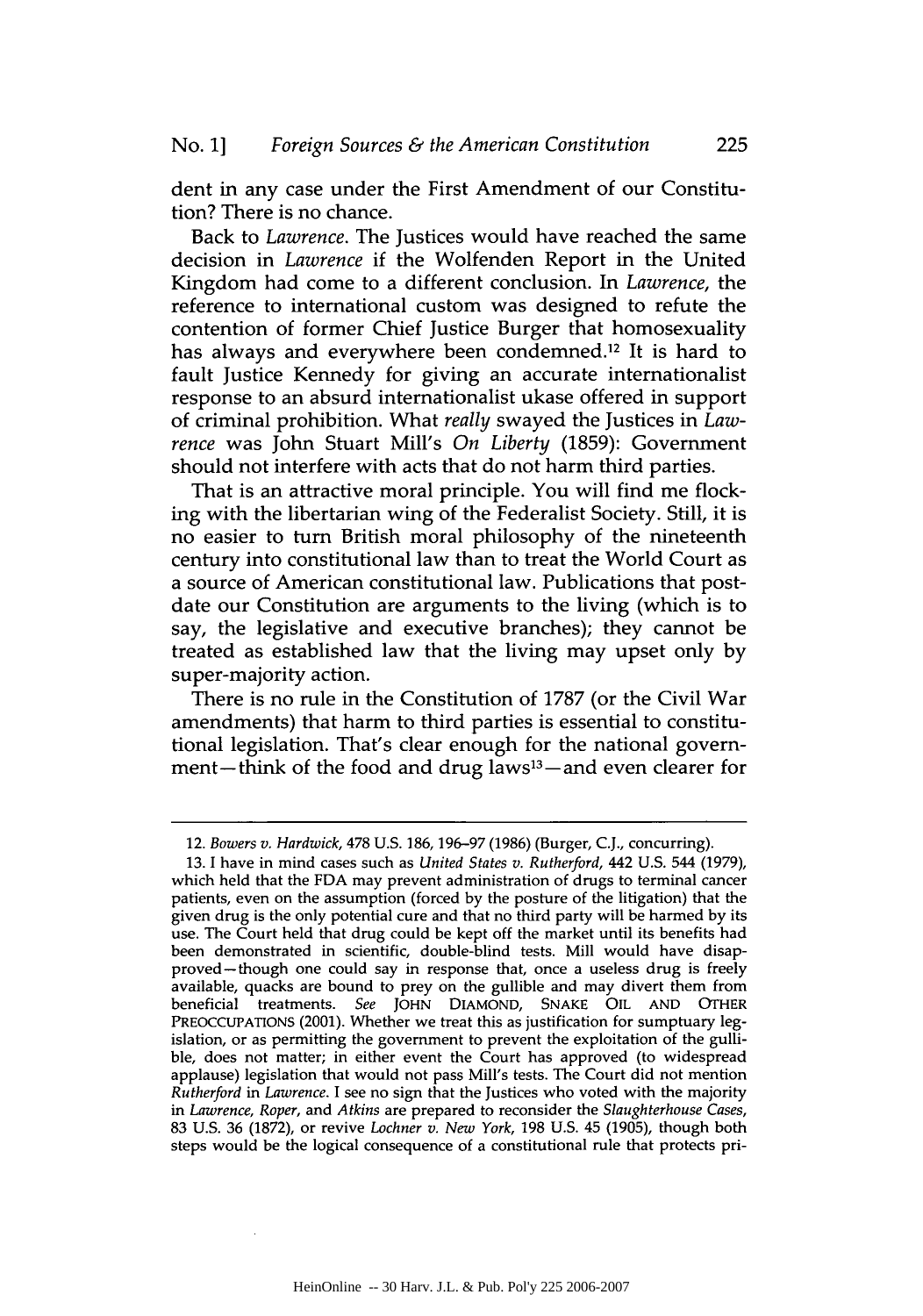the states, which are not bound by the Ninth Amendment, a provision added only because of fear that an untested and menacing national government would trample on reserved rights and powers.

To the extent we are witnessing nothing but the desire to add one more citation-and never mind the logic-it is no different from much of the rest of contemporary citation practice. The Wolfenden Report is much superior to most student notes in law reviews, which judges freely cite, and for that matter superior to many opinions of U.S. district and appellate judges that all too often are ghost written by fourth year law students. If a Justice is going to rely on secondary authority, why not pick the best? And judges who find other people's work persuasive should acknowledge their intellectual debt.

But citation practice may reveal a cast of mind, and this is the source of a genuine concern. All too many decisions, including *Lawrence, Roper,* and *Atkins,* start with the belief that the judiciary will flesh out vague rules. Since the Constitution itself is short and old, *if* the Justices are to produce thoughtful and wise resolutions they must have many sources to draw from, many experiments to monitor. Why not see how other nations have done things and assess whether these experiments have turned out well or poorly?

Notice the way I put this. I have assumed, as Justices often do, that (a) there is no answer to be found in the Constitution's own text and history, but (b) the judiciary must give an answer. When those conditions hold, people search far and wide.

But when *do* those conditions hold? The answer should be "never." Have the Justices forgotten that our Constitution lacks a Judicial Review Clause? The reason why judges are entitled to make constitutional decisions is that the Constitution is *real law.* That's *Marbury's* central point. 14 A written constitution creates a hierarchy of legal rules; and when the Constitution clashes with an ordinary law, the Constitution prevails. That's an implication not only of the Supremacy Clause but also of the Amendment Clause, which disables legislatures from changing the Constitution without a national consensus reflected in the approval of three-fourths of the states.

vate consensual conduct harmless to third parties. Sumptuary legislation has been a feature of American law (especially state law) since the founding.

<sup>14.</sup> Marbury v. Madison, 5 U.S. (1 Cranch) 137 (1803).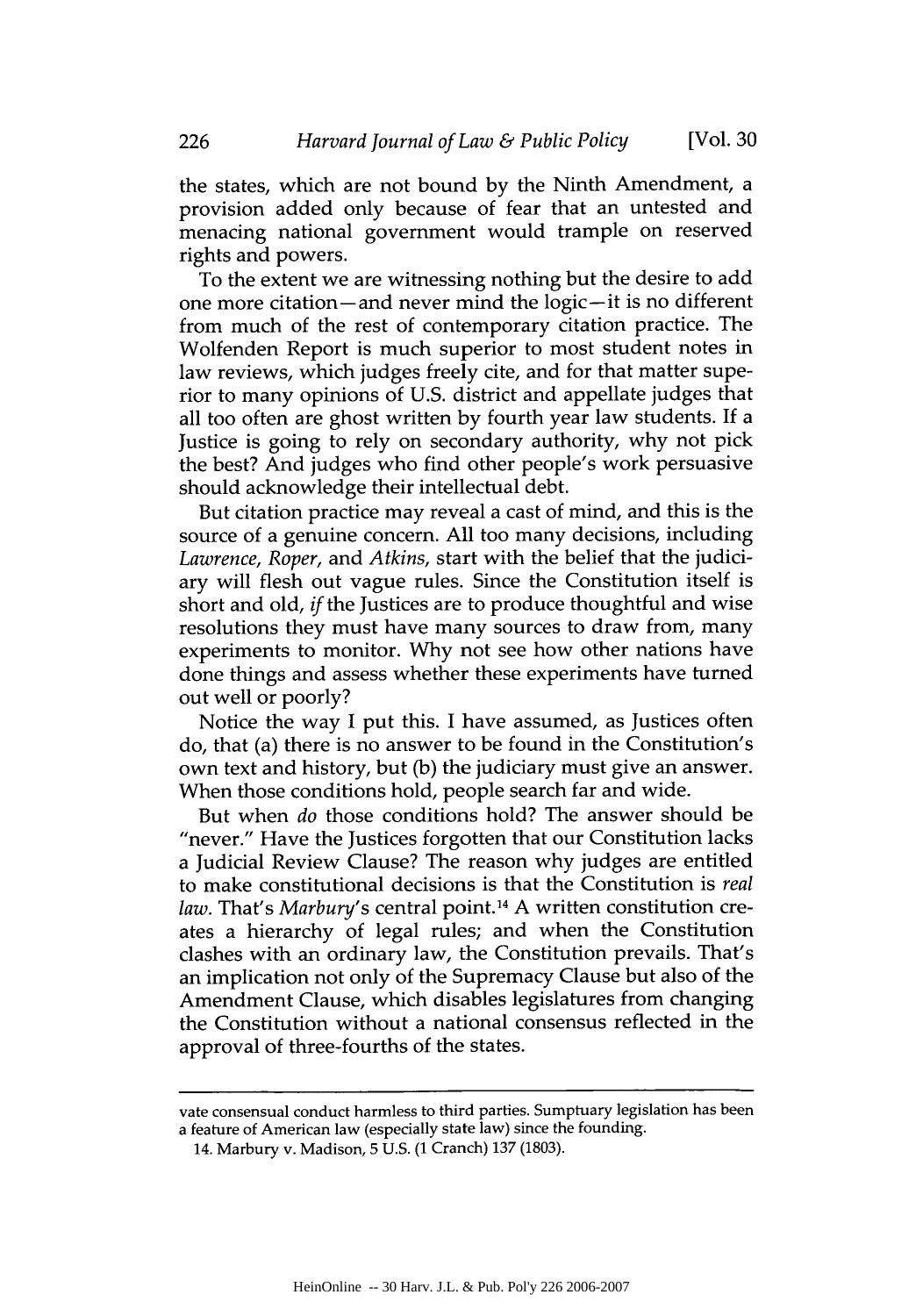This means, however, that judges have the last word *only* when the Constitution is law. Appeals to substantive due process- the basis of *Lawrence-are* not appeals to "law" at all.

To put this slightly differently: it is never enough to have a theory of constitutional meaning. Anyone you meet in the street has one of those. The challenge is to have a theory that can explain why the judge's word must be binding even when other people, equally learned and in good faith, disagree; and why the rest of us should accept the view of someone you can't vote out of office. The Founders' objection to George III was that no one elected him, and we were stuck with him till he died. They did not wage a revolution to turn the same power over to a bunch of judges! The point of the Revolution, and the Constitution, was to allow the people to exercise choice through representatives, who were held on short leashes-the longest term is six years.

*Marbury* gives a reason why judges' views on the Constitution are conclusive: the Constitution is higher law and constrains the democratic process. But the emphasis in this phrase must be on the word "law," not on the word "constrains." We need to take *Marbury* seriously-and this has implications for what counts as an admissible source. Foreign law, Mill, Mr. Herbert Spencer's *Social Statics,* law reviews, and the editorial page of the *Times* stand or fall together; none is better than another.15 When the judicial claim rests on interest balancing, on empirical predictions, on views about what makes for the life worth living-well, on these issues we need to count votes, if we are to live in a democracy.

At this point someone always says that a textualist view of judges' authority leaves us governed by a dead hand. Professor Neuman, for example, doesn't want to be "frozen in the eighteenth century,"<sup>16</sup> summoning up the image of law as a wooly mammoth in the Siberian steppes. Yes and no. It is when the past *has* created a genuine rule that the judge can claim power.

<sup>15.</sup> The oldest of these is *Social Statics,* published in 1851 and therefore having at least a potential to have influenced those who wrote and approved the Fourteenth Amendment. But not since *Lochner* was interred has there been a serious claim in Spencer's name-despite the fact that his book anticipates the arguments in *On Liberty* by eight years and was at the time of the Civil War amendments better known in the United States.

**<sup>16.</sup>** Gerald L. Neuman, *International Law as a Resource in Constitutional Interpretation,* 30 HARV. J.L. & PUB. POL'Y 177, 183 (2006).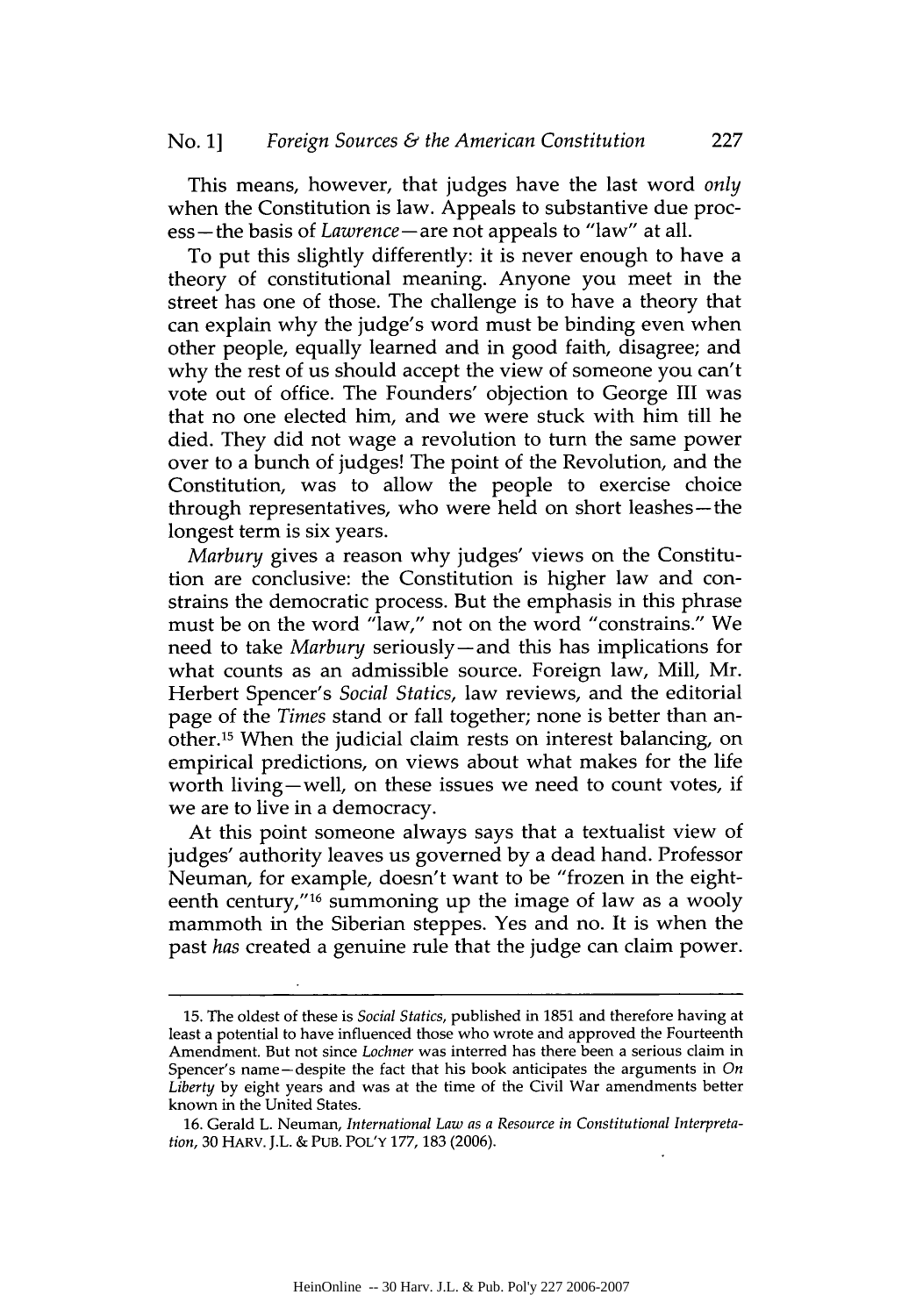The old super-majority trumps today's simple majority. The First Amendment protects the freedom of speech even when a living majority prefers censorship. *That's* the dead hand for you. That's the constitutional structure.

But on contemporary issues, there just is no old decision hiding under a rock and waiting to be found. Then there is no dead hand. What the Constitution gives us is democracy.'7 The living are entitled to decide; the majority are entitled to prevail.

When things are up for contemporary debate, they must be open to vote as well. It is weird to have decisions taken by foreign legislatures, which people can vote out of office, used by tenured officials in the United States as a reason why *our* citizens are forbidden to decide the same subject the same way.

The Wolfenden Report was not a document to be used by a judge to constrain what Parliament could do. It was part of an ongoing democratic debate about how living actors in the United Kingdom should deal with private homosexual conduct. When other nations abolish the death penalty for people under 18, or for everyone, they do this by voting and can reverse the result by voting. How, then, can these deliberations and results possibly eliminate the role of the people of the United States in making decisions? When past generations have not faced and resolved a subject by super-majority vote, then we the living may resolve it today. And we the living act through elected representatives, who the next wave of voters can throw out of office.

Judges who deny that fundamental nature of our political system may be inclined to cite foreign authorities, but that is the least of their sins. The disease lies in the claim of power; foreign citations are just a symptom. Foreign law post-dating the Constitution's adoption is relevant only to those who suppose that judges can change the Constitution or make new political decisions in its name, which I think just knocks out the basis of judicial review. My objection is not to the sources the judge chooses to cite but to the legal perspective that makes them pertinent. It is a rhetorical mistake, as well as a legal one, to focus on citations to foreign law as if they were any different

228

<sup>17.</sup> *See generally* Frank H. Easterbrook, *Textualism and the Dead Hand,* 66 GEO. WASH. L. REV. 1119 (1998); Frank H. Easterbrook, *Abstraction and Authority,* 59 U. **CHI.** L. REV. 349 (1992).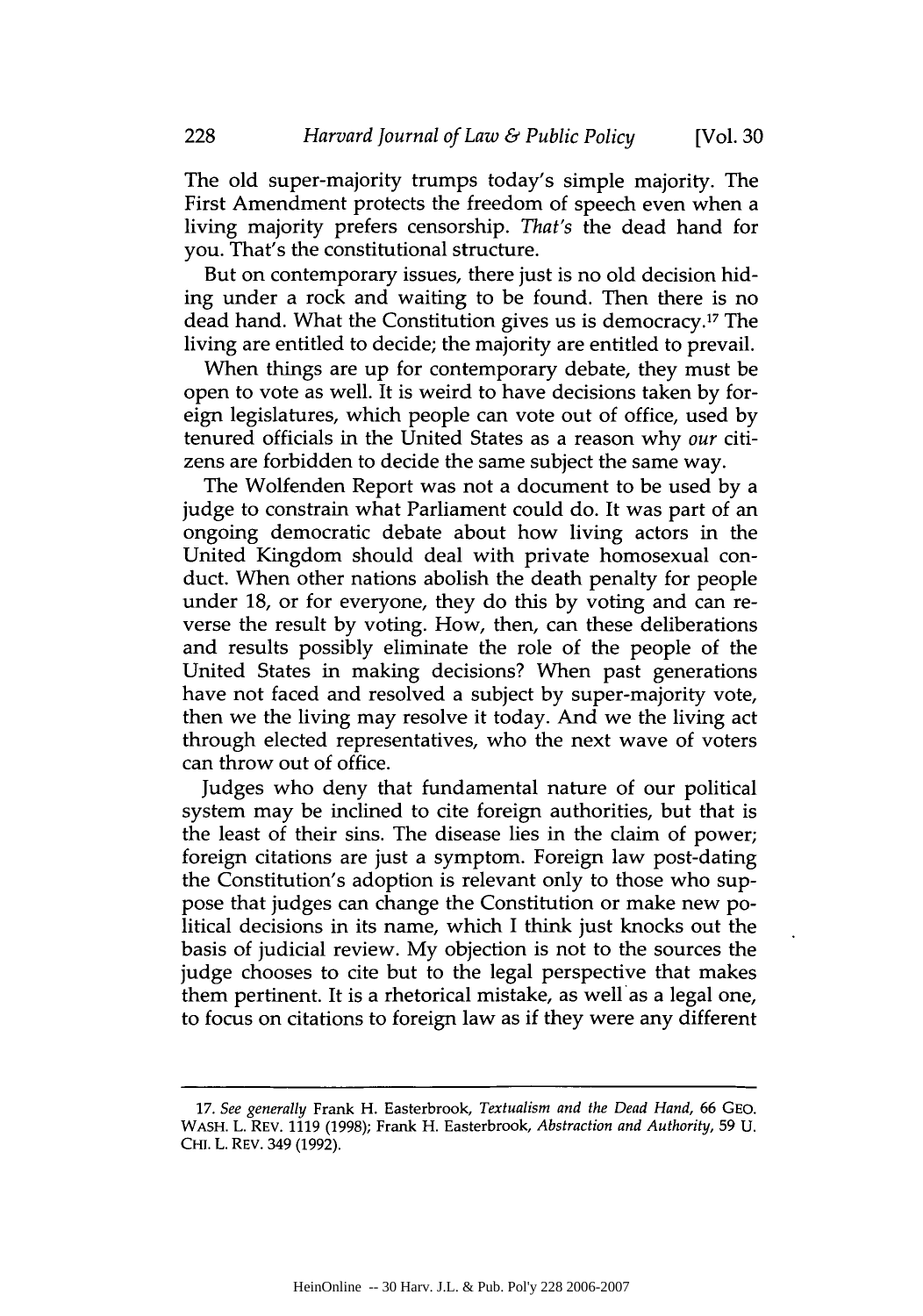in kind from a pragmatic jurisprudence based exclusively on recent domestic sources.

I do not for one second deny both the propriety and utility of understanding and relying on foreign sources of law. The Constitution itself creates the power to do so.

There are two ways to commit the United States to international norms. The first is the Treaty Clause: the President plus two-thirds of the Senate may bind courts and citizens of the United States to a proposition on which they agree with other nations. The second is the Law of Nations Clause, which says that Congress may "define and punish Piracies and Felonies committed on the high Seas, and Offences against the Law of Nations". This requires a majority in each chamber plus the President, or two-thirds in each chamber to override a veto.

There is no corresponding power in the judiciary to make any norm of international law binding within the United States. The Supreme Court recognized this point early in its history, holding in *Hodgson v. Bowerbank'8* that courts could not adjudicate claims between or among aliens. To do this would require federal common law (else there would be no federal question), and the courts could not invent such a body of law. Why empower Congress to "define" offenses against international law if judges do so in common-law fashion? Maybe it is possible for Congress to delegate a power to resolve *private* disputes under international common law. The antitrust laws, after all, are pretty open-ended delegation. So is admiralty. The Alien Tort Statute delegates some power when trans-border events are directly at issue.19 But it is quite something else for the judiciary to insist that the government *itself* is bound by norms from outside our borders, and which our elected representatives have not adopted and are not allowed to change.

It is not just self-aggrandizement but also contraconstitutional for the judiciary to insist that states, or the political branches of the national government, conform to international norms and understandings that do not meet the requirements of the Treaty Clause or the Law of Nations Clause. There is a treaty forbidding the execution of juvenile

<sup>18.</sup> **9** U.S. **(5** Cranch) **303** (1809).

**<sup>19.</sup>** Just how much power is a question that *Sosa v. Alvarez-Machain,* 542 **U.S.** 692 (2004), leaves uncertain.